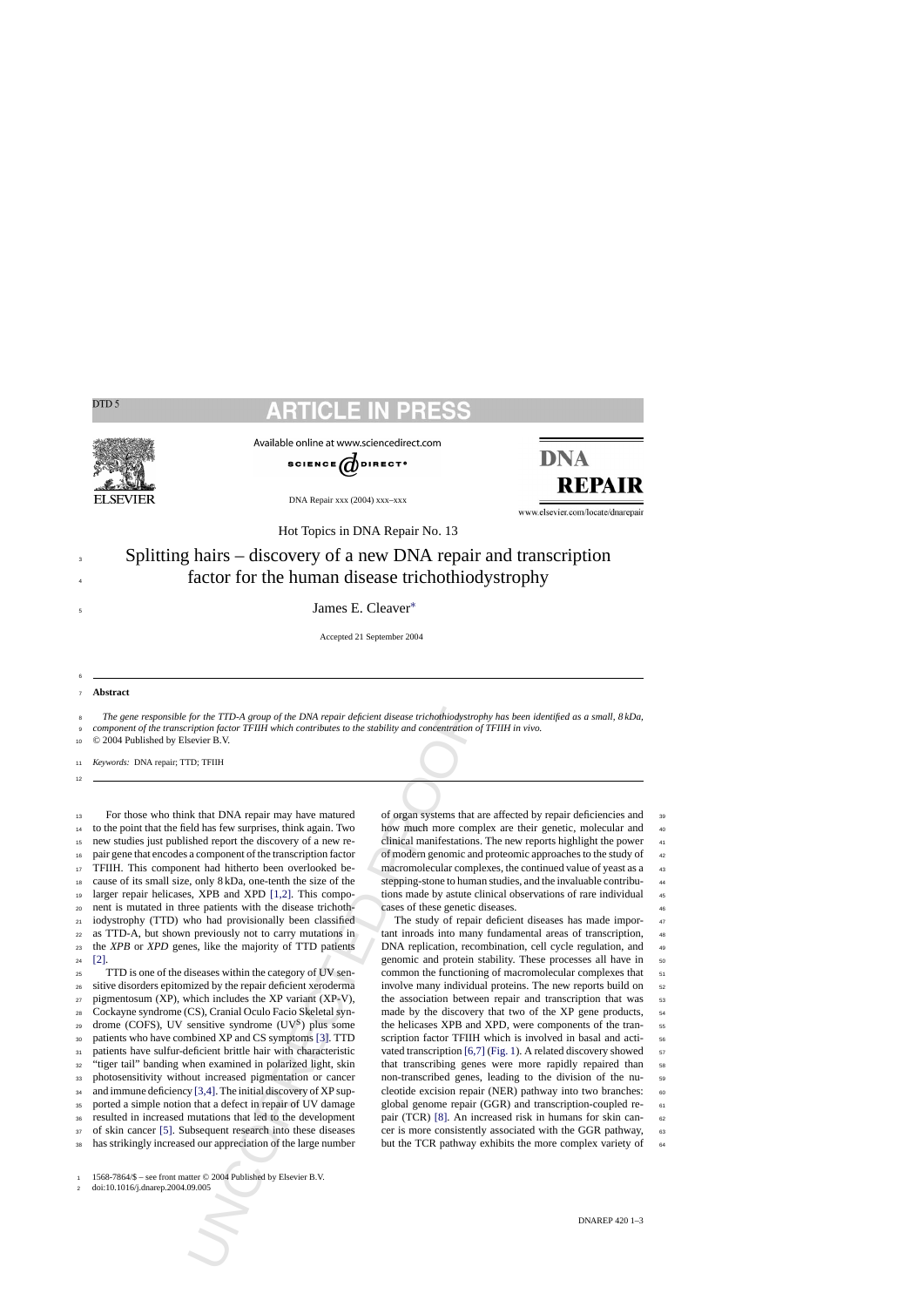<span id="page-1-0"></span>2 *J.E. Cleaver / DNA Repair xxx (2004) xxx–xxx*



**EVALUATION** THE CONSIDERATION THE CONSIDERATION THE MANU[F](#page-2-0)IC THE INTERNATION CONDUCT THE CONSIDENCING THE CONSIDERATION AND THE CONSIDERATION (XPIP), and A SUPPORT CONSIDERATION (XPIP), and A SUPPORT CONSIDERATION (XPIP), Fig. 1. The nine components of the basal transcription factor TFIIH consist of a core of five proteins, p34, p44, p52, p62, and XPB (p89) that is required for NER, linked through XPD to a group of three proteins, cyclin H, MAT1, and cdk7 (CAK), that is involved in RNA pol II phosphorylation and cell cycle regulation [\[16\]. E](#page-2-0)ach of the three proteins involved in TTD are shown shaded. The tenth component of TFIIH, TTDA, p8, contributes to the stability and concentration of TFIIH in the cell and protection from degradation in vitro. The whole of TFIIH is required for basal and activated transcription. Nucleotide excision repair is shown at the bottom: XPA and RPA represent the verification complex that binds to a damaged site subsequent to damage recognition by the XPGHR23B complex; XPG is the 3'-nuclease; XPF/ERCC1 is the 5'-nuclease. XPB and XPD are involved in unwinding a damaged region of DNA to facilitate endonuclease cleavage and excision of the damaged oligonucleotide, but do not necessarily dissociate from the core during unwinding. The other core components of TFIIH are shown in transparent outline with XPB and XPD on the NER complex.

 symptoms, involving developmental and neurodegenerative disorders, that are exhibited in XP, CS, TTD and COFS pa- tients. Since a number of studies had shown that TTD-A pa- tients had low levels of TFIIH [9], it was logical to search among the other TFIIH components for candidate mutations but none were found [2], even though in yeast each of the core components leads to a UV sensitive phenotype when <sup>72</sup> mutated.

 Ranish et al. [\[1\]](#page-2-0) isolated yeast RNA pol II preinitiation complexes by differential labeling of proteins that would bind to initiation sequences in the presence of TATA-binding pro- tein (TBP), but not in its absence. These proteins were then further purified, digested to peptides and analyzed by mass spectrometry. Peptides that were enriched by the presence of TBP in these extracts corresponded to many known compo-80 nents of the RNA pol II transcription machinery. Two overlapping peptides were found that corresponded to a previously uncharacterized small open reading frame YDR079c-a 82 that was enriched two-fold. This was analyzed in detail and 83 found to represent an unknown small  $8 \text{ kDa component of the}$ <sup>84</sup> TFIIH transcription factor that was designated TFB5. Deletion of TFB5 caused UV sensitivity, slow growth on a number  $86$ of carbon sources, reduced basal and activated transcription, <sup>87</sup> and reduced recruitment of TFIIH to promoters. A database 88 search identified a 71 amino acid protein  $(p8)$  that was a  $89$ putative human homolog of TFB5, designated GTF2H5 [\[2\].](#page-2-0) 90 Detailed analysis confirmed that this protein played a similar 91 role in human cells to that played by TFB5 in yeast. It par-<br>92 ticipated in UV repair, was localized to sites of UV damage, 93 was involved in maintaining high levels of TFIIH, and most 94 importantly the gene carried inactivating mutations in cells 95 from each of the three TTD-A patients [\[2\].](#page-2-0) In human cells 96 unlike yeast the absence of the TTD-A gene product does  $\frac{97}{2}$ not seem to affect basal levels of transcription, but mutations 98 in all three TTD-related genes affect levels of intracellular 99 **TFIIH [9].**  $\qquad \qquad \qquad$  100

The mechanistic details of how mutations in XPB, XPD 101 and now GTF2H5 each can give rise to the TTD phenotype 102 remain enigmatic. One view is that some classes of cells such 103 as those that are terminally differentiated place a special de- <sup>104</sup> mand on the transcription of specialised genes. Low levels of 105 TFIIH could then prematurely impair these and other func- <sup>106</sup> tions in hair, brain and other tissues, such as has been shown 107 for beta-globin in TTD-associated thalassemias [\[10\]. O](#page-2-0)ne in- <sup>108</sup> triguing notion is that since GTF2H5 is required for stability  $_{109}$ and concentration of TFIIH in vivo, could it be involved as 110 a cofactor for an ubiquitylation system for TFIIH? Ubiquitylation has become an important mechanism for regulating 112 the response of cells to UV damage and has been associated 113 with transcription-coupled and global genome repair  $[11]$  and  $114$ bypass replication [\[12\].](#page-2-0) The XPB component of TFIIH also  $_{115}$ interacts with a component of the  $26S$  proteasome [\[13\].](#page-2-0) It  $_{116}$ would not be inconceivable to find a similar mechanism associated with the contribution that the new factor  $GTF2H5_{118}$ makes to TFIIH stability.

These studies highlight the greatly increased technical capacity now available in yeast genetics, proteomics and ge- <sup>121</sup> nomics. But they also enhance the value of clinical observa-<br>122 tions and of reporting rare patients. How many other unchar-<br>123 acterized patients remain to be identified with repair genes? 124 A recent genome-wide study using yeast deletion mutants 125 has identified a large number of genes, in the hundreds, that 126 can contribute to resistance to UV damage  $[14]$ , many of  $127$ which do not have self-evident properties related to damage response, and have not been evaluated in humans for 129 roles in UV response. We may be missing human patients 130 because mutations in certain genes would be so critical that 131 the patients rarely survive, as is the case for the UV repair 132 5'-endonuclease cofactor *ERCC1*. Or their phenotypes may 133 be so mild, such as in XPE [\[3\]](#page-2-0) and  $UV^S$  patients [\[15\],](#page-2-0) as  $134$ to blend with the population of sun-sensitive individuals that 135 have type I skin.